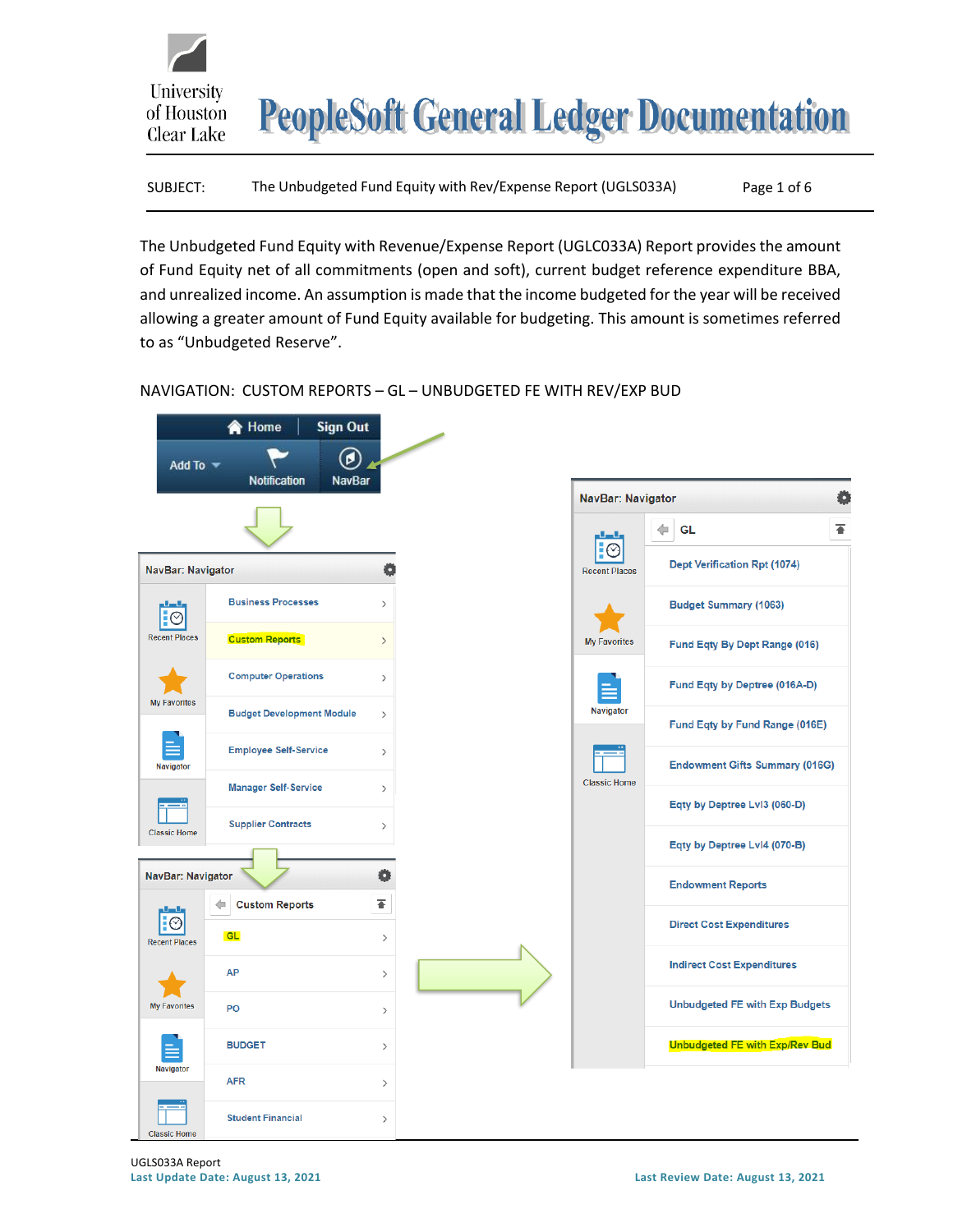# **PeopleSoft General Ledger Documentation**

| SUBJECT:              |                                      | The Unbudgeted Fund Equity with Rev/Expense Report (UGLS033A) |                                                 | Page 2 of 6 |
|-----------------------|--------------------------------------|---------------------------------------------------------------|-------------------------------------------------|-------------|
|                       | <b>Unbudgeted Fund Equity (1033)</b> |                                                               |                                                 |             |
| Run Control ID: 1033A |                                      |                                                               | <b>Report Manager</b><br><b>Process Monitor</b> | Run         |
|                       | Business Unit: 00759<br>Q            | 2021<br><b>Fiscal Year:</b>                                   | $-12$<br><b>Accounting Period:</b>              |             |
| Department:           | Tree Range $\vee$                    | Tree Node: C0100                                              | Q                                               |             |
| 1.                    | Enter "00759" for the Business Unit. |                                                               |                                                 |             |

- 2. Enter the Fiscal Year and Accounting Period the report is to be run for. The Accounting Period reflects data through that period. If the report is to be run for the whole year, the Period should be"998".
- 3. Enter the Department Type from the drop-down box. The values are:

| All        | - Run the report for all Clear Lake departments                 |
|------------|-----------------------------------------------------------------|
| Some       | - Run the report for one department or a range of departments   |
| Tree Range | - Run the report for the departments that rollup to the summary |
|            | treenode entered.                                               |

Based on the type chosen, enter the Department ID value the report is to be run for.

4. Click Run

University

of Houston Clear Lake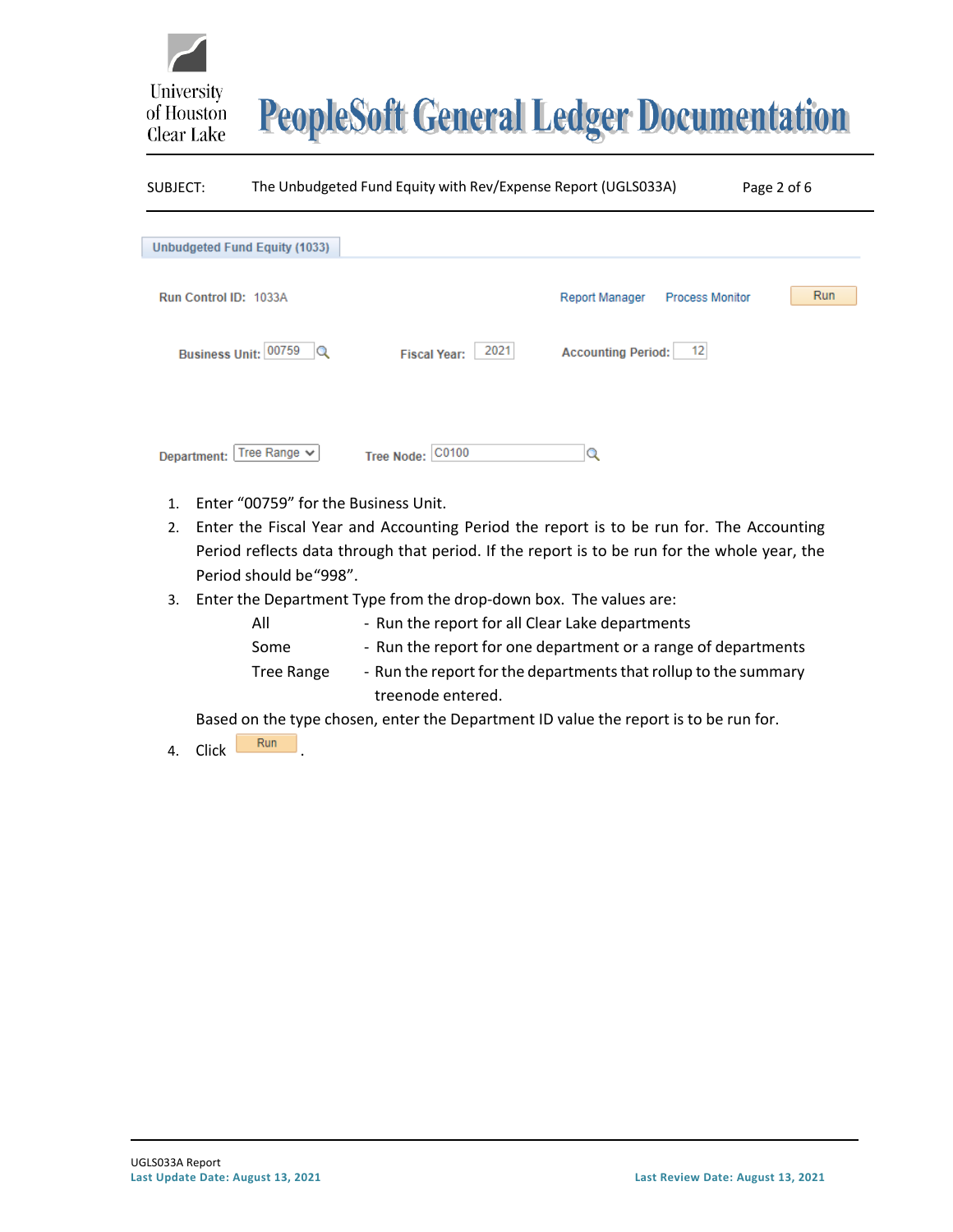

## SUBJECT: The Unbudgeted Fund Equity with Rev/Expense Report (UGLS033A) Page 3 of 6

#### The Process Scheduler Request page is displayed:

#### **Process Scheduler Request**

|        |                     | Run Control ID 1033A<br>User ID 8006680 |                     |  |                     |                     |       |              |                            |              |                     |
|--------|---------------------|-----------------------------------------|---------------------|--|---------------------|---------------------|-------|--------------|----------------------------|--------------|---------------------|
|        | Server Name         |                                         | $\checkmark$        |  |                     | Run Date 08/13/2021 | B     |              |                            |              |                     |
|        | <b>Recurrence</b>   |                                         | $\checkmark$        |  |                     | Run Time 9:21:13AM  |       |              | Reset to Current Date/Time |              |                     |
|        | <b>Time Zone</b>    |                                         |                     |  |                     |                     |       |              |                            |              |                     |
|        | <b>Process List</b> |                                         |                     |  |                     |                     |       |              |                            |              |                     |
| Select | <b>Description</b>  |                                         | <b>Process Name</b> |  | <b>Process Type</b> |                     | *Type |              | *Format                    |              | <b>Distribution</b> |
|        |                     | Unbudgeted FE With Exp/Rev Bud          | UGLS033A            |  | <b>SQR Report</b>   |                     | Web   | $\checkmark$ | <b>PDF</b>                 | $\checkmark$ | <b>Distribution</b> |

# 5. Check the  $\blacktriangleright$  Select box for the Unbudgeted FE with Exp/Rev Bud.

- 6. Click  $\frac{OK}{M}$  which will return the criteria page.
- 7. Click the Process Monitor hyperlink to drill down to the report.

## The Process List page is displayed:

| <b>Process List</b><br>Server List |                                                                                                   |      |                                            |                               |             |                                   |                      |                                      |                |
|------------------------------------|---------------------------------------------------------------------------------------------------|------|--------------------------------------------|-------------------------------|-------------|-----------------------------------|----------------------|--------------------------------------|----------------|
| <b>View Process Request For</b>    |                                                                                                   |      |                                            |                               |             |                                   |                      |                                      |                |
|                                    | User ID 8006680                                                                                   |      | Q<br><b>Type</b>                           | $\checkmark$                  | Last        | $\checkmark$                      | Days<br>$\checkmark$ | Refresh                              |                |
|                                    | <b>Instance From</b><br><b>Instance To</b><br>◡<br><b>Server</b><br>Name<br><b>Report Manager</b> |      |                                            |                               |             |                                   |                      |                                      |                |
|                                    | <b>Run Status</b>                                                                                 |      | <b>Distribution Status</b><br>$\checkmark$ |                               |             | Save On Refresh<br>$\checkmark$   |                      |                                      |                |
|                                    |                                                                                                   |      |                                            |                               |             |                                   |                      |                                      |                |
|                                    |                                                                                                   |      |                                            |                               |             |                                   |                      |                                      |                |
|                                    | <b>Process List</b>                                                                               |      |                                            |                               |             | Personalize   Find   View All   2 |                      | First $\Box$ 1 of 1 $\Box$ Last      |                |
|                                    | Select Instance                                                                                   | Seq. | <b>Process Type</b>                        | <b>Process</b><br><b>Name</b> | <b>User</b> | <b>Run Date/Time</b>              | <b>Run Status</b>    | <b>Distribution</b><br><b>Status</b> | <b>Details</b> |

## 8. Click the Details hyperlink to drill down to the Process Detail page.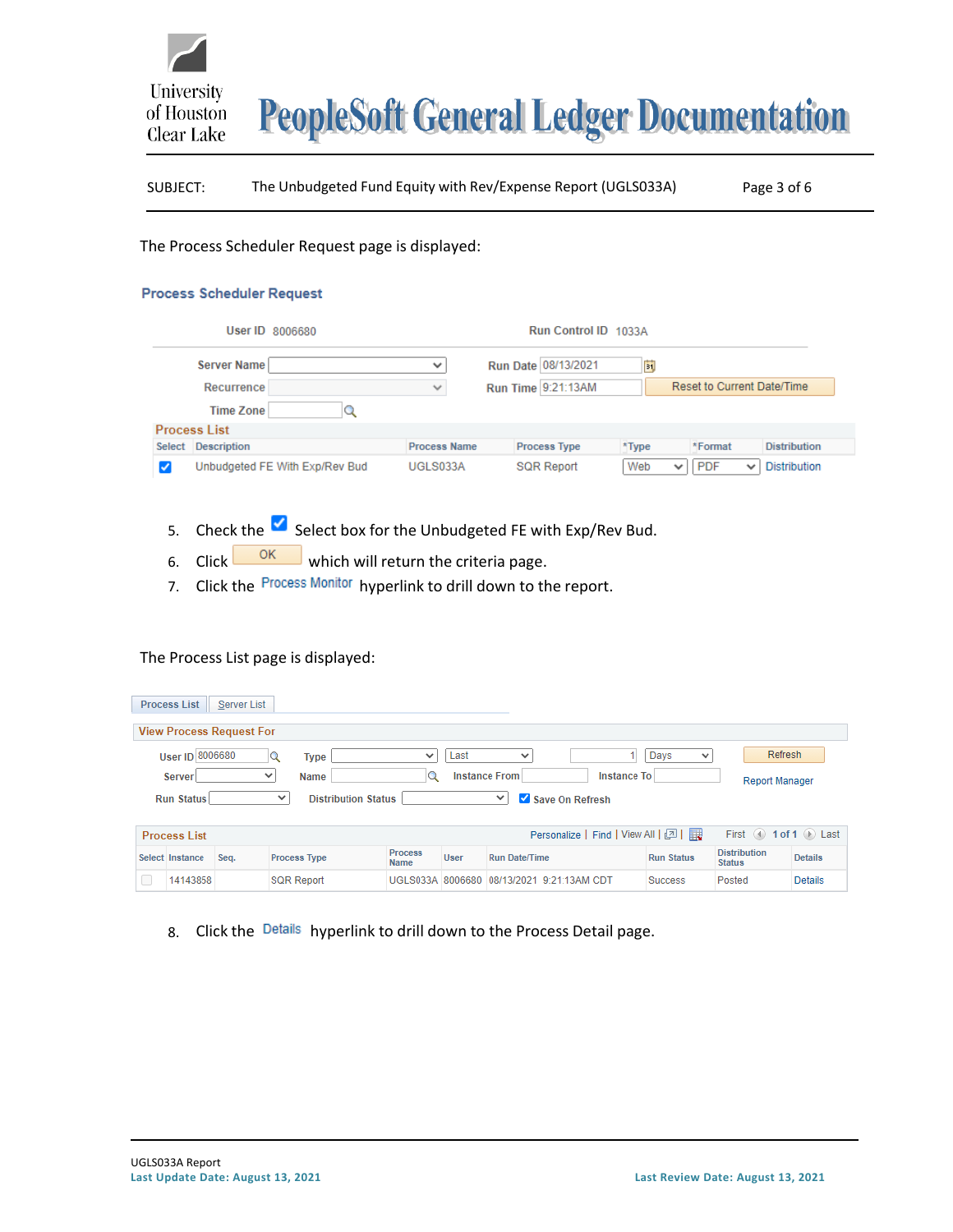**PeopleSoft General Ledger Documentation** 

## SUBJECT: The Unbudgeted Fund Equity with Rev/Expense Report (UGLS033A) Page 4 of 6

| Date/Time                                   | <b>Actions</b>         |  |
|---------------------------------------------|------------------------|--|
| Request Created On 08/13/2021 9:22:04AM CDT | Parameters<br>Transfer |  |
| Run Anytime After 08/13/2021 9:21:13AM CDT  | Message Log            |  |
| Began Process At 08/13/2021 9:22:14AM CDT   | <b>Batch Timings</b>   |  |
| Ended Process At 08/13/2021 9:22:28AM CDT   | View Log/Trace         |  |

9. Click the View Log/Trace hyperlink to bring up the View Log/Trace page:

| <b>File List</b>          |                          |                                 |
|---------------------------|--------------------------|---------------------------------|
| <b>Name</b>               | <b>File Size (bytes)</b> | <b>Datetime Created</b>         |
| SQR UGLS033A 14143858.log | 1.738                    | 08/13/2021 9:22:28 790820AM CDT |
| lugis033a 14143858.PDF    | 21.021                   | 08/13/2021 9:22:28.790820AM CDT |
| ugls033a_14143858.out     | 789                      | 08/13/2021 9:22:28 790820AM CDT |

## 10. Click the .pdf link to bring up the formatted report in a new internet window:

| fil fsprd.my.uh.edu/psreports/fsprd/8987221/uqls033a_14143858.PDF<br>C     |                                                                                                                                                                                                                                                                                                                          |                                                                                                                                                                                                                                                    |                                                                                                                                                                                                                                                                                                                                                                                                                                                                                                                                                                                               |                                                                                                                                            |                                                                                                                                                                |                                                                                                   | ◎ ☆                                                                                                                                                          |
|----------------------------------------------------------------------------|--------------------------------------------------------------------------------------------------------------------------------------------------------------------------------------------------------------------------------------------------------------------------------------------------------------------------|----------------------------------------------------------------------------------------------------------------------------------------------------------------------------------------------------------------------------------------------------|-----------------------------------------------------------------------------------------------------------------------------------------------------------------------------------------------------------------------------------------------------------------------------------------------------------------------------------------------------------------------------------------------------------------------------------------------------------------------------------------------------------------------------------------------------------------------------------------------|--------------------------------------------------------------------------------------------------------------------------------------------|----------------------------------------------------------------------------------------------------------------------------------------------------------------|---------------------------------------------------------------------------------------------------|--------------------------------------------------------------------------------------------------------------------------------------------------------------|
| /logs/psftfs/fsprd/prcs/output/SQR_UGLS033A_14143858/ugls033a_14143858.PDF |                                                                                                                                                                                                                                                                                                                          |                                                                                                                                                                                                                                                    | $1/13$ $-$ 80% $+$ $\Box$ $\circledcirc$                                                                                                                                                                                                                                                                                                                                                                                                                                                                                                                                                      |                                                                                                                                            |                                                                                                                                                                |                                                                                                   |                                                                                                                                                              |
|                                                                            |                                                                                                                                                                                                                                                                                                                          |                                                                                                                                                                                                                                                    |                                                                                                                                                                                                                                                                                                                                                                                                                                                                                                                                                                                               |                                                                                                                                            |                                                                                                                                                                |                                                                                                   |                                                                                                                                                              |
| п.                                                                         | Report ID : UGLS033A<br>Business Unit: 00759<br>Department : C0023 HSH DEAN'S OFFICE<br>Responsible : Short, Rick Jav<br>Acct Period : 12<br>Fiscal Year : 2021                                                                                                                                                          |                                                                                                                                                                                                                                                    | Unbudgeted Fund Equity With Expense And Revenue Budgets                                                                                                                                                                                                                                                                                                                                                                                                                                                                                                                                       | University of Houston - System<br>Period Ended August 31, 2021                                                                             | Page No.:1<br>Run Date: 08/13/2021<br>Run Time: 09:22:14 AM                                                                                                    |                                                                                                   |                                                                                                                                                              |
|                                                                            | Cost Center<br>-------------------------                                                                                                                                                                                                                                                                                 | Program Description<br>---------------------------                                                                                                                                                                                                 | Fund Equity Less<br>All Commitments<br>------------------                                                                                                                                                                                                                                                                                                                                                                                                                                                                                                                                     | Current FY/<br>Bud Ref BBA<br>------------------                                                                                           | Unbudgeted<br>Fund Equity<br>------------------                                                                                                                | Unrealized<br>Revenue<br>------------------                                                       | <b>Difference</b><br>-----------------                                                                                                                       |
|                                                                            | 1051 C0023 A0225 NA<br>1051 C0023 D0205 NA                                                                                                                                                                                                                                                                               | <b>INSTRUCTION</b><br>ACADEMIC SUPPORT                                                                                                                                                                                                             | 563, 529, 40<br>14,740.98<br>-----------------                                                                                                                                                                                                                                                                                                                                                                                                                                                                                                                                                | $-474, 169, 43$<br>135, 143, 30<br>-----------------                                                                                       | 89, 359, 97<br>149,884.28<br>-------------------                                                                                                               | 0.00<br>0.00<br>-----------------                                                                 | 89, 359, 97<br>149,884.28<br>-----------------                                                                                                               |
|                                                                            |                                                                                                                                                                                                                                                                                                                          | Sub Total:                                                                                                                                                                                                                                         | 578, 270, 38                                                                                                                                                                                                                                                                                                                                                                                                                                                                                                                                                                                  | $-339,026,13$                                                                                                                              | 239, 244, 25                                                                                                                                                   | 0.00                                                                                              | 239, 244, 25                                                                                                                                                 |
| $\overline{2}$                                                             | C0023 A0564 NA<br>2063<br>2063 C0023 A0565 NA                                                                                                                                                                                                                                                                            | <b>EASF</b><br>EASF - SHSH                                                                                                                                                                                                                         | $-28,064.37$<br>$-956,80$<br>-----------------                                                                                                                                                                                                                                                                                                                                                                                                                                                                                                                                                | 28,064.37<br>$-196.00$<br>-----------------                                                                                                | 0.00<br>$-1, 152.80$<br>------------------------                                                                                                               | 0.00<br>0.00<br>----------------------                                                            | 0.00<br>$-1, 152.80$<br>-------------------                                                                                                                  |
|                                                                            |                                                                                                                                                                                                                                                                                                                          | Sub Total:                                                                                                                                                                                                                                         | $-29.021.17$                                                                                                                                                                                                                                                                                                                                                                                                                                                                                                                                                                                  | 27,868.37                                                                                                                                  | $-1, 152.80$                                                                                                                                                   | 0.00                                                                                              | $-1.152.80$                                                                                                                                                  |
| $\overline{\mathbf{3}}$                                                    | C0023<br>A0225 NA<br>2064<br>CO <sub>023</sub><br>A0641 NA<br>2064<br>C0023<br><b>D0205</b><br><b>NA</b><br>2064<br>C0023<br>D0328 NA<br>2064<br>00023<br>D0372 NA<br>2064<br>2064<br>C0023<br>D0890 NA<br>C0023<br>D0891 NA<br>2064<br>D0899 NA<br>C0023<br>2064<br>2064<br>C0023<br>D1087 NA<br>C0023 D1111 NA<br>2064 | INSTRUCTION<br>HSH FACULTY ADMIN SUPPORT<br><b>ACADEMIC SUPPORT</b><br>ADVISING<br>DEAN'S M&O<br>SOCIAL WORK M & O<br>FDSF TRAVEL<br>FACULTY DEVELOP SUPPORT FUNDS<br>DEANS OFFICE<br>UNIV FACULTY FELLOWSHIP                                      | 228, 230.79<br>$-11, 155, 13$<br>14, 352.91<br>25, 464, 39<br>$-129.00$<br>3.691.67<br>$-15,458.50$<br>15,058.68<br>4,608,00<br>$-7,131,96$<br>$\begin{minipage}{0.9\linewidth} \begin{tabular}{l} \hline \multicolumn{3}{c}{\textbf{1.66}} \multicolumn{3}{c}{\textbf{1.66}} \multicolumn{3}{c}{\textbf{1.66}} \multicolumn{3}{c}{\textbf{1.66}} \multicolumn{3}{c}{\textbf{1.66}} \multicolumn{3}{c}{\textbf{1.66}} \multicolumn{3}{c}{\textbf{1.66}} \multicolumn{3}{c}{\textbf{1.66}} \multicolumn{3}{c}{\textbf{1.66}} \multicolumn{3}{c}{\textbf{1.66}} \multicolumn{3}{c}{\textbf{1.6$ | $-96, 288.05$<br>2,984.20<br>$-5,401.06$<br>2,292.68<br>$-2,756,04$<br>973.20<br>0.00<br>7,974.08<br>2.53<br>5,023.64<br>----------------- | 131, 942.74<br>$-8,170.93$<br>8,951.85<br>27, 757, 07<br>$-2,885.04$<br>4,664.87<br>$-15,458.50$<br>23,032.76<br>4,610.53<br>$-2,108.32$<br>------------------ | 0.00<br>0.00<br>0.00<br>0.00<br>0.00<br>0.00<br>0.00<br>0.00<br>0.00<br>0.00<br>----------------- | 131, 942.74<br>$-8, 170.93$<br>8,951.85<br>27,757.07<br>$-2,885.04$<br>4,664.87<br>$-15,458.50$<br>23,032.76<br>4,610.53<br>$-2,108,32$<br>----------------- |
|                                                                            |                                                                                                                                                                                                                                                                                                                          | Sub Total:                                                                                                                                                                                                                                         | 257, 531.85                                                                                                                                                                                                                                                                                                                                                                                                                                                                                                                                                                                   | $-85, 194.82$                                                                                                                              | 172, 337.03                                                                                                                                                    | 0.00                                                                                              | 172, 337.03                                                                                                                                                  |
| $\frac{1}{2}$<br>$\boldsymbol{A}$                                          | C0023<br>B0507 NA<br>2072<br>C0023<br>D0366 NA<br>2072<br>2072<br>C0023<br>D1135 NA<br>C0023<br>D1234 NA<br>2072<br>2072<br>C0023<br>D1259<br>N <sub>D</sub><br>C0023<br>2072<br>D1281 NA<br>2072<br>C0023<br>D1327 NA<br>2072<br>C0023<br>D1338 NA<br>2072 C0023 D1349 NA                                               | <b>GRADUATE RESEARCH ASSISTANTS</b><br>HSH INDIRECT COST RECOVERY<br>PR SUPPORT FRITZ, J<br>PI SUPPORT - LECHAGO<br>PI SUPPORT - AMONETTE<br>PI SUPPORT - KELLING<br>PI SUPPORT - GIL STRAIT<br>PI Support Thomas Schanding<br>PI SUPPORT - CURTIS | $-31, 733, 32$<br>$-17,446.56$<br>$-5,398.40$<br>$-1, 937, 22$<br>$-7,188.44$<br>$-300.76$<br>$-2, 917, 32$<br>$-99.74$                                                                                                                                                                                                                                                                                                                                                                                                                                                                       | 31,733.32<br>0.00<br>5,397.45<br>0.00<br>0.00<br>0.00<br>0.00<br>1,725.00<br>0.00                                                          | 0.00<br>$-17,446,56$<br>$-0.95$<br>$-1, 937, 22$<br>$-7,188,44$<br>$-300,76$<br>$-526.07$<br>$-1, 192, 32$<br>$-99.74$                                         | 0.00<br>2,985.71<br>0.00<br>478.32<br>2.894.35<br>112,90<br>0.00<br>1,106.31<br>99.74             | 0.00<br>$-14, 460, 85$<br>$-0.95$<br>$-1,458,90$<br>$-4, 294, 09$<br>$-187,86$<br>$-526.07$<br>$-86.01$<br>0.00                                              |
|                                                                            |                                                                                                                                                                                                                                                                                                                          | Sub Total:                                                                                                                                                                                                                                         | ------------------<br>$-67, 547, 83$                                                                                                                                                                                                                                                                                                                                                                                                                                                                                                                                                          | -----------------<br>38,855.77                                                                                                             | -----------------<br>$-28,692.06$                                                                                                                              | -----------------<br>7,677.33                                                                     | -----------------<br>$-21,014.73$                                                                                                                            |
|                                                                            | 2076 C0023 D0364 NA                                                                                                                                                                                                                                                                                                      | <b>FDFS TRAVEL</b>                                                                                                                                                                                                                                 | $-11,885,98$<br>-----------------                                                                                                                                                                                                                                                                                                                                                                                                                                                                                                                                                             | 831.42<br>-----------------                                                                                                                | $-11,054,56$<br>-----------------                                                                                                                              | 0.00<br>-----------------                                                                         | $-11,054,56$<br>-----------------                                                                                                                            |
| 5                                                                          |                                                                                                                                                                                                                                                                                                                          | Sub Total:                                                                                                                                                                                                                                         | $-11,885.98$                                                                                                                                                                                                                                                                                                                                                                                                                                                                                                                                                                                  | 831.42                                                                                                                                     | $-11,054.56$                                                                                                                                                   | 0.00                                                                                              | $-11,054.56$                                                                                                                                                 |
|                                                                            | C0023 D0486 NA<br>C0023 D1356 NA<br>2078                                                                                                                                                                                                                                                                                 | UNIVERSITY SUPPORT ACCT HSH<br>NURSING CONTINUING EDUCATION                                                                                                                                                                                        | $-5,409.94$<br>$-3,036,00$<br>-----------------                                                                                                                                                                                                                                                                                                                                                                                                                                                                                                                                               | 0.00<br>3,036.00<br>-----------------                                                                                                      | $-5,409.94$<br>0.00<br>-----------------                                                                                                                       | 0.00<br>0.00<br>-----------------                                                                 | $-5,409.94$<br>0.00<br>----------------                                                                                                                      |
|                                                                            |                                                                                                                                                                                                                                                                                                                          | Sub Total:                                                                                                                                                                                                                                         | $-8,445,94$                                                                                                                                                                                                                                                                                                                                                                                                                                                                                                                                                                                   | 3,036.00                                                                                                                                   | $-5,409.94$                                                                                                                                                    | 0.00                                                                                              | $-5,409,94$                                                                                                                                                  |
|                                                                            | 2164 C0023 A0225 NA<br>2164 C0023 A0710 NA                                                                                                                                                                                                                                                                               | INSTRUCTION<br>DDT HSH                                                                                                                                                                                                                             | $-75,407.01$<br>$-27.00$<br>-----------------                                                                                                                                                                                                                                                                                                                                                                                                                                                                                                                                                 | 34.974.91<br>0.00<br>-----------------                                                                                                     | $-40, 432.10$<br>$-27.00$<br>-----------------                                                                                                                 | 40.432.10<br>15.00<br>-----------------                                                           | 0.00<br>$-12.00$<br>-----------------                                                                                                                        |
| 6                                                                          |                                                                                                                                                                                                                                                                                                                          | Sub Total:                                                                                                                                                                                                                                         | $-75, 434, 01$                                                                                                                                                                                                                                                                                                                                                                                                                                                                                                                                                                                | 34, 974, 91                                                                                                                                | $-40, 459, 10$                                                                                                                                                 | 40,447.10                                                                                         | $-12.00$                                                                                                                                                     |

University

of Houston Clear Lake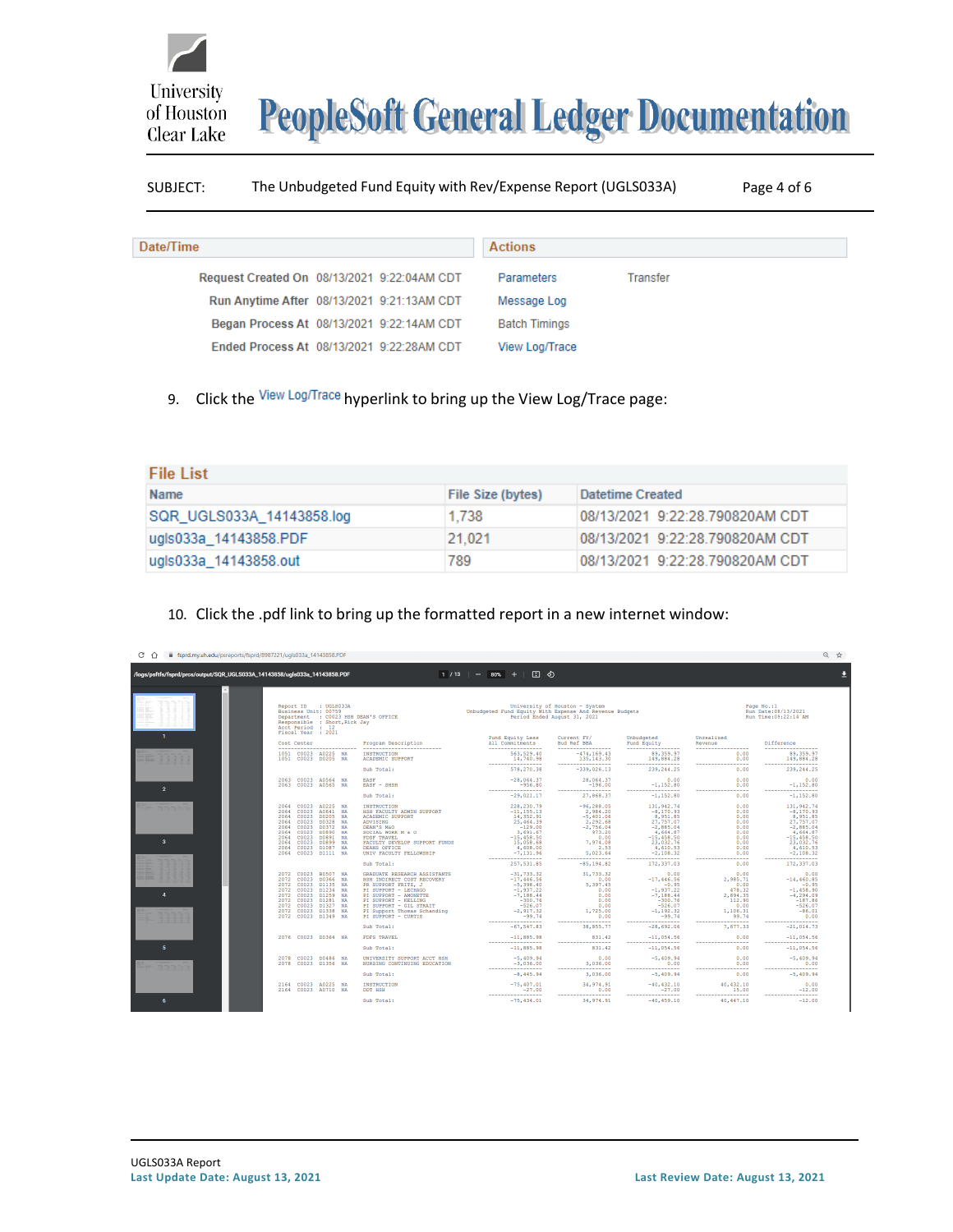

**PeopleSoft General Ledger Documentation** 

## SUBJECT: The Unbudgeted Fund Equity with Rev/Expense Report (UGLS033A) Page 5 of 6

## **HOW TO READ THE REPORT**

## Fund Equity Less All Commitments

This is the amount of total funds available since the inception of the cost center adjusted for remaining Open and Soft Commitments. If this number is a positive number (debit balance) the cost center is in a deficit position. If this number is a negative number (credit balance), the cost center has available funds.

## Current FY/Bud Ref BBA

This is the current Budget Reference Expenditure BBA. This is the same number as the Total Expense for thecurrent budget reference under the Budget Available column of the UGLS1074.1 report.

## Unbudgeted Fund Equity

This is the sum of the first 2 columns and represents the amount of fund equity remaining that hasn't been budgeted already.

#### Unrealized Revenue

This is the current budget reference revenue BBA. This is the same number as the Total Revenue for the current budget reference under the Budget Available column of the UGLS1074.1 report. A positive number indicates additional revenue has been received and needs to be budgeted. A negative number indicates the amount of revenue still to be collected based on the amount of the revenue budget.

#### **Difference**

This is the sum of the Unbudgeted Fund Equity and the Unrealized Revenue. This fund equity can be budgetedassuming all the revenue that was budgeted will be collected. This is also called "Unbudgeted Reserve".